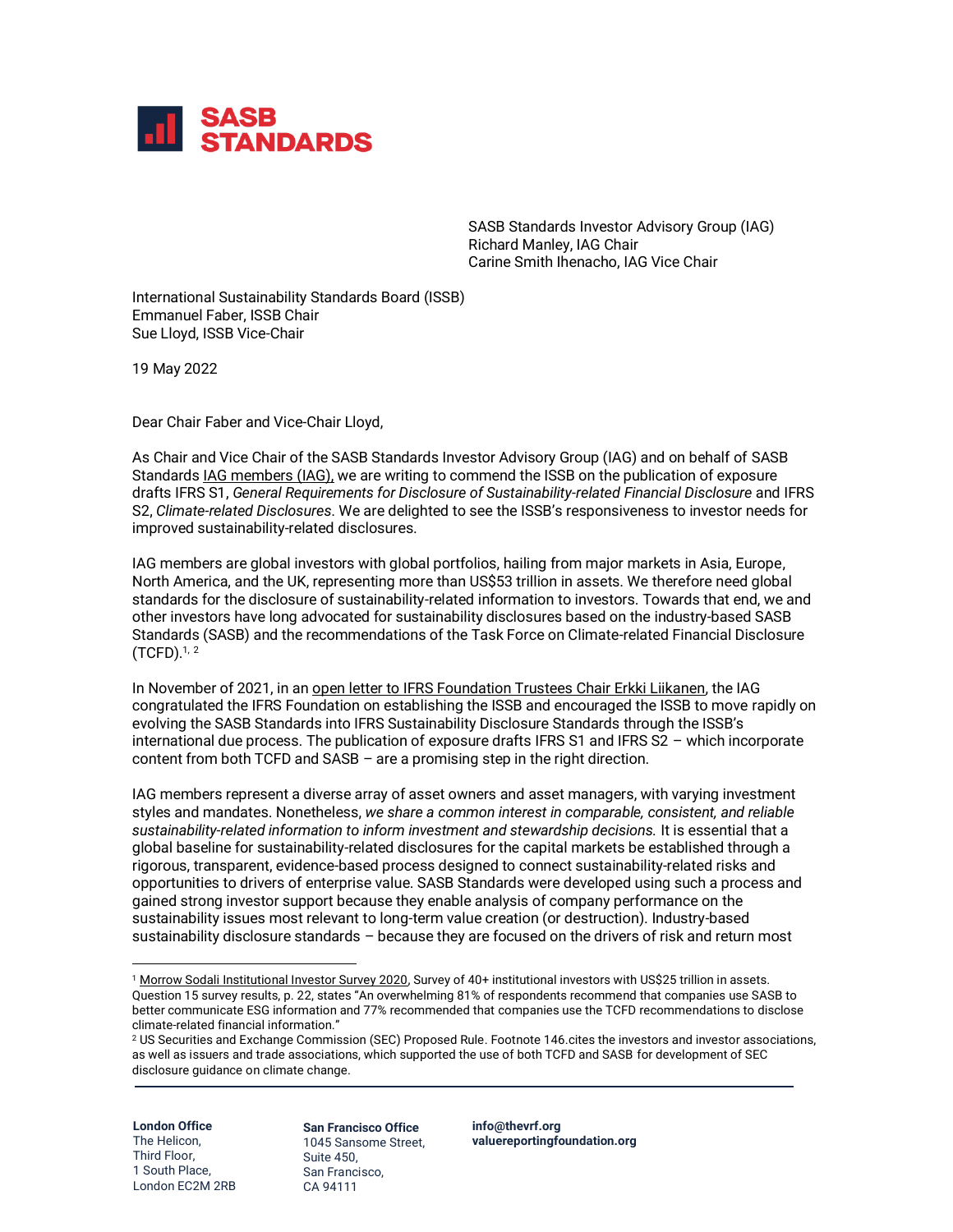relevant to business models in a given industry – both improve comparability across companies and help reduce the burden to reporting companies.

Thus, we support the use of the SASB Standards in both IFRS S1 and IFRS S2, including the explicit incorporation of SASB Standards as priority guidance for preparers in fulfilling the requirements of IFRS S1 and the inclusion of the climate-related elements of SASB Standards as authoritative components of IFRS S2. We are especially encouraged that IFRS S1 requires disclosure of material information on significant sustainability-related risks and opportunities investors consider in their assessments of enterprise value, leveraging the organizing structure of the TCFD recommendations and the use of SASB Standards as implementation guidance. We strongly support this approach, which enables the ISSB to cover a broad range of sustainability topics from its inception, exceeding market expectations that it would initially focus solely on climate.

We believe ISSB's due process can strengthen the SASB Standards even further, as already evidenced by the internationalization of the industry-based climate-related metrics in IFRS S2. We welcome the ISSB's stated intent to fully internationalize the remaining SASB Standards. We also welcome the ISSB's commitment to maintaining an industry-based standard-setting approach and to evolving and enhancing SASB's existing industry-based standards over time. We encourage the ISSB to develop and communicate a timeline for moving the SASB Standards through ISSB due process to become IFRS Sustainability Disclosure Standards.

We are pleased to see the ISSB's recognition of investor needs for improved disclosure on sustainabilityrelated risks and opportunities. We commend the speed with which the IFRS Foundation and the ISSB have begun to deliver on the promise inherent in the formation of the ISSB, just four months after announcing its formation. You are truly off to a "running start" to establishing a strong, global baseline for sustainability disclosure, leveraging the important work of SASB and TCFD.

Best regards,

**IAG Chair IAG Vice Chair** 

**IAG Chairs Emeriti IAG Vice Chairs Emeriti IAG Vice Chairs Emeriti** Christopher Ailman, Barbara Zvan, and John Skjervem and Hans Op 't Veld Eivind Lorgen

Richard Manley **Carine Smith Ihenacho** Carine Smith Ihenacho

*Full SASB Standards Investor Advisory Group list appended.*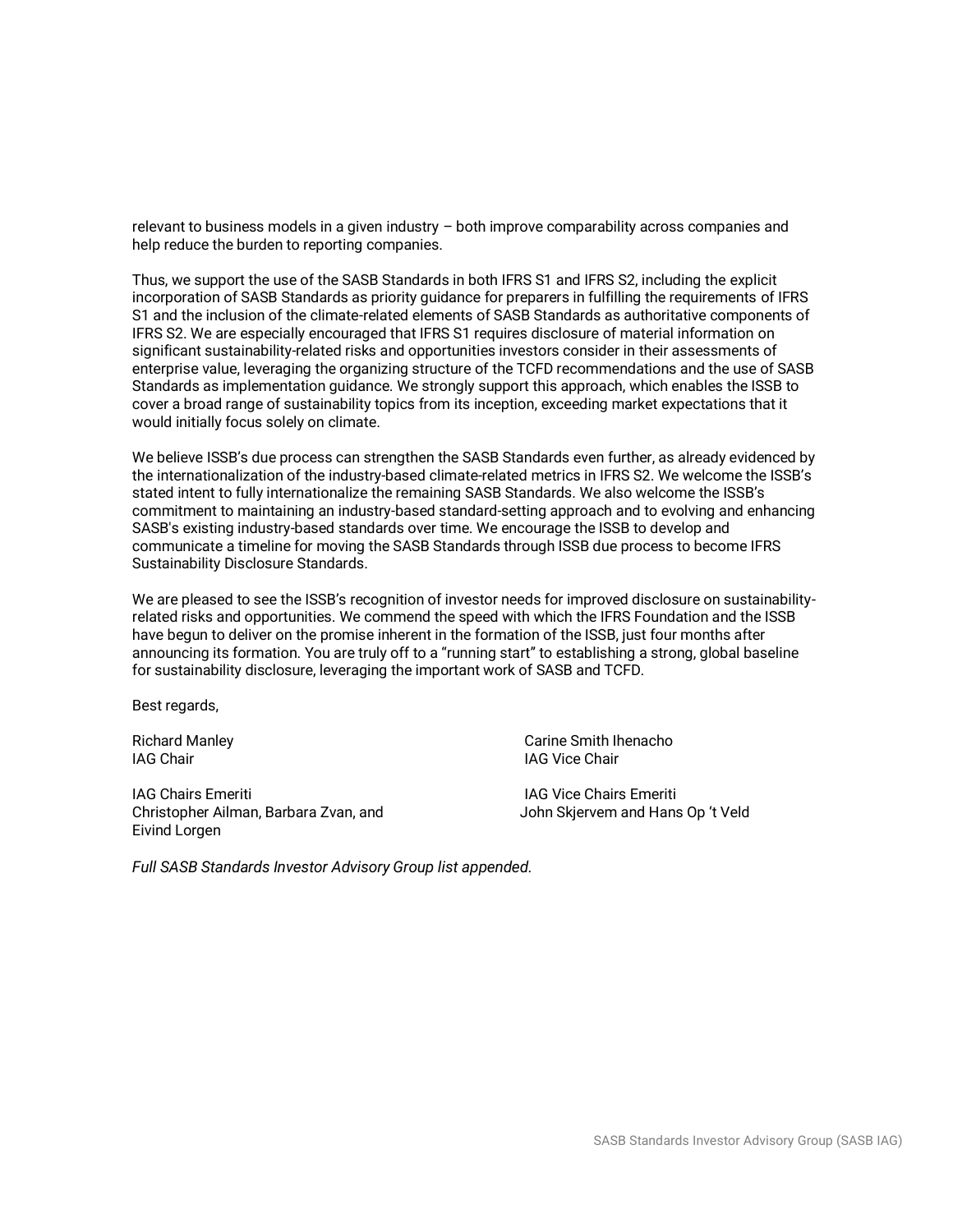## **The SASB Standards Investor Advisory Group**

| <b>Allianz Global Investors</b>                                          | Matt Christensen, Global Head of Sustainable and Impact Investing<br>Nina Hodzic, Director, Head of Sustainable Investment Office                                                  |
|--------------------------------------------------------------------------|------------------------------------------------------------------------------------------------------------------------------------------------------------------------------------|
| <b>Allspring Global Investments</b>                                      | Christopher McKnett, Co-head, Sustainable Investing<br>Jessica Mann, Head of Stewardship                                                                                           |
| <b>APG</b>                                                               | Egon Vavrek, Director Global Emerging Markets Equities, Fundamental Strategies                                                                                                     |
| <b>Ariel Investments</b>                                                 | John Rogers, Chairman, Co-CEO & Chief Investment Officer<br>John Oxtoby, Senior Vice President, Director of Environmental, Social, and<br>Governance (ESG) Investing               |
| <b>Asset Management One</b>                                              | Takeo Omori, Head of Responsible Investment                                                                                                                                        |
| <b>ATP</b>                                                               | Christian Kjaer, Head of Liquid Markets, Senior Vice President<br>Ole Buhl, Head of ESG, Senior Vice President                                                                     |
| <b>AXA Investment Managers</b>                                           | Clémence Humeau, Head of RI Coordination and Governance                                                                                                                            |
| <b>Baillie Gifford</b>                                                   | Andrew Cave, Head of Governance and Sustainability<br>Kajetan Czyż, Senior Income G&S Specialist                                                                                   |
| <b>Bank of America</b>                                                   | Anna Snider, Head of Due Diligence for the Chief Investment Officer, Global<br>Wealth & Investment Management                                                                      |
| <b>BCI (British Columbia Investment</b><br><b>ManagementCorporation)</b> | Jennifer Coulson, Senior Managing Director, ESG Public Markets                                                                                                                     |
| <b>BlackRock</b>                                                         | Michelle Edkins, Managing Director BlackRock Investment Stewardship<br>Shinbo Won, Director, Head of Asia ex-Japan, BlackRock Investment Stewardship                               |
| <b>Boston Trust Walden</b>                                               | Amy D. Augustine, Director of ESG Investing<br>Jared Fernandez, Senior ESG Analyst & Manager of Proxy Voting                                                                       |
| <b>Breckinridge Capital Advisors</b>                                     | Peter Coffin, Founder & President<br>Rob Fernandez, Vice President & Director of ESG Research                                                                                      |
| <b>Brunel Pension Partnership</b>                                        | Faith Ward, Chief Responsible Investment Officer                                                                                                                                   |
| Caisse de dépôt et placement du Québec<br>(CDPQ)                         | Bertrand Millot, Head of Sustainability                                                                                                                                            |
| <b>CalPERS</b>                                                           | Dan Bienvenue, Deputy Chief Investment Officer, Total Portfolio<br>James Andrus, Interim Managing Investment Director<br>Simiso Nzima, Managing Investment Director, Global Equity |
| <b>CalSTRS</b>                                                           | Christopher Ailman, Chief Investment Officer (IAG Chair Emeritus)<br>Kirsty Jenkinson, Investment Director, Sustainable Investment & Stewardship<br><b>Strategies</b>              |
| <b>Calvert Research and Management</b>                                   | John Streur, President & CEO<br>John Wilson, Vice President, Director of Corporate Engagement<br>Emily Chew, Global Head of Sustainability for Investment Management               |
| <b>Capital Group</b>                                                     | Robert W. Lovelace, Vice-Chairman<br>Jessica Ground, Global Head of ESG<br>Ali Weiner, ESG Senior Manager                                                                          |
| <b>CBUS</b>                                                              | Rosalind McKay, Head of Stewardship and Policy, Responsible Investment                                                                                                             |
| <b>CPP Investments</b>                                                   | Richard Manley, Managing Director, Head of Sustainable Investing, Global<br>Leadership Team                                                                                        |
| Dai-Ichi Life Insurance Company                                          | Akifumi Kai, General Manager, Investment Planning Department<br>Miyuki Zeniya, Head of Sustainable Finance                                                                         |
| <b>Domini Impact Investments</b>                                         | Carole M. Laible, CEO<br>Dr. Nolan Ritcey, Vice President - Impact Research                                                                                                        |
| <b>Federated Hermes</b>                                                  | Eoin Murray, Head of Investment<br>Gemma Corrigan, Head of Policy and Advocacy<br>Martin Jarzebowski, Director of Responsible Investing                                            |
| <b>Fidelity Investments</b>                                              | Pam Holding, Co-Head, Equity Division<br>Rina Kupferschmid-Rojas Chief Sustainability Officer<br>David King, Head of ESG Stewardship                                               |
| <b>Franklin Templeton Investments</b>                                    | Anne Simpson, Global Head of Sustainability                                                                                                                                        |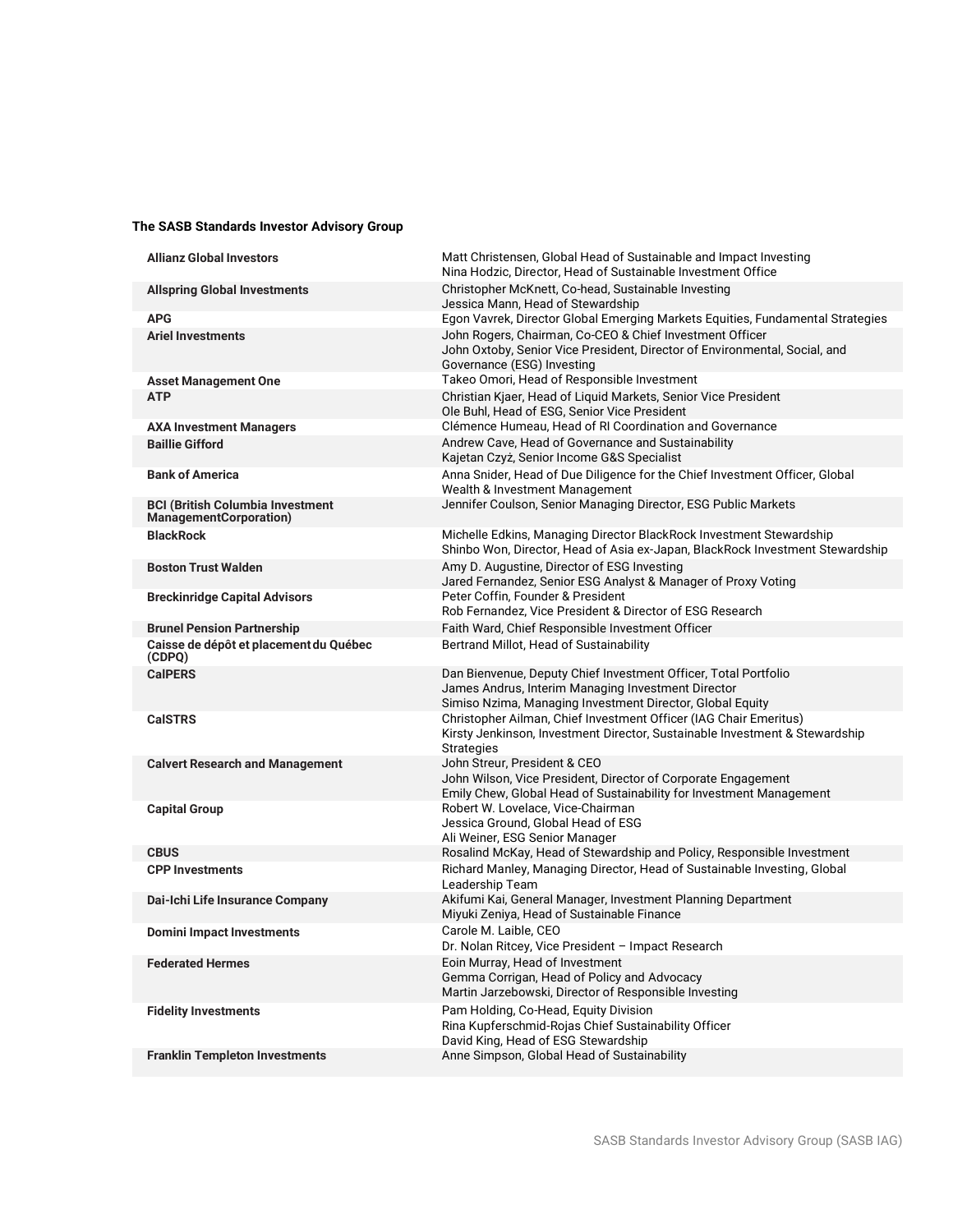| <b>Future Fund</b>                                     | Kirsten Simpson, Head of Investment Stewardship and ESG                                                                                                                                                                     |
|--------------------------------------------------------|-----------------------------------------------------------------------------------------------------------------------------------------------------------------------------------------------------------------------------|
| <b>Goldman Sachs Asset Management</b>                  | John Goldstein, Managing Director, Head of the Sustainable Finance Group<br>Catherine Winner, Vice President, Global Head of Stewardship                                                                                    |
| <b>Harvard Management Company</b>                      | Michael Cappucci, Managing Director, Compliance and Sustainable Investing                                                                                                                                                   |
| <b>Inclusive Capital Partners</b>                      | Eva Zlotnicka, Founder & Managing Partner                                                                                                                                                                                   |
| <b>Ivy Investment Management Company</b>               | Gil Scott, Director of Research                                                                                                                                                                                             |
| J.P. Morgan Asset Management                           | Jennifer Wu, Global Head of Sustainable Investing                                                                                                                                                                           |
| <b>LACERA</b>                                          | Jonathan Grabel, Chief Investment Officer<br>Scott Zdrazil, Senior Investment Officer                                                                                                                                       |
| Legal & General Investment Management                  | Madeleine King, Head of Research and Engagement<br>John Hoeppner, Head of US Stewardship and Sustainable Investments,<br><b>LGIM America</b>                                                                                |
| <b>Man Group</b>                                       | Robert Furdak, CIO for ESG<br>Jason Mitchell, Co-Head of Responsible Investment<br>Steven Desmyter, Co-Head of Responsible Investment                                                                                       |
| <b>Manulife Investment Management</b>                  | Peter Mennie, Global Head of ESG and Risk<br>Frederick W. Isleib III, CFA, Director, ESG Research & Integration                                                                                                             |
| Mitsubishi UFJ Trust and Banking                       | Masahiro Kato, Head of Responsible Investment<br>Masayuki Nakamura, Manager Responsible Investment                                                                                                                          |
| <b>Morgan Stanley Investment Management</b>            | Ted Eliopoulos, Vice Chair Investment Management & Head of Strategic<br>Partnerships<br>Rui de Figueiredo, Co-Head and CIO of the Solutions & Multi-Asset Group                                                             |
| <b>Neuberger Berman</b>                                | Joseph V. Amato, President of Neuberger Berman Group LLC, Chief Investment<br>Officer of Equities Jonathan Bailey, Managing Director and Head of ESG Investing<br>Jared Mann, Managing Director and Senior Research Analyst |
| <b>Nissay Asset Management</b>                         | Tomoaki Fujii, Co-CIO<br>George Iguchi, Chief Corporate Governance Officer<br>Toshikazu Hayashi, Nippon Life Global Investors Europe Plc, Chief Director                                                                    |
| <b>Nordea Asset Management</b>                         | Katarina Hammar, Head of Responsible Investments<br>Thrainn Halldorsson, Data Scientist, Responsible Investments                                                                                                            |
| Norges Bank Investment Management                      | Carine Smith Ihenacho, Chief Governance and Compliance Officer<br>Wilhelm Mohn, Global Co-Head of Corporate Governance<br>Séverine Neervoort, Senior Analyst, Corporate Governance                                          |
| <b>Northern Trust Asset Management</b>                 | Julie Moret, Global Head of Sustainable Investing and Stewardship<br>Christopher Shipley, Senior Vice President and Head of Fundamental Equities<br>Catherine Moyer, Head of North America Stewardship                      |
| <b>NYSTRS</b><br><b>Ontario Teachers' Pension Plan</b> | Thomas Lee. Executive Director and Chief Investment Officer<br>Miekela Singh, Principal, Corporate Governance - Total Fund Management                                                                                       |
| <b>Oregon State Treasury, Investment Division</b>      | Anna Totdahl, Investment Officer, ESG & Sustainability                                                                                                                                                                      |
| <b>PGGM Investments</b>                                | Brenda Kramer, Senior Advisor Responsible Investment<br>Pieter van Stijn, ESG Integration Specialist                                                                                                                        |
| <b>PGIM Quantitative Solutions</b>                     | Nydia Montoya, Senior Governance Officer<br>Patrick Pfeifer, CFA, Principal, Senior Quantitative Analyst, Research                                                                                                          |
| <b>PIMCO</b>                                           | Del Anderson, Senior Vice President, Credit Research                                                                                                                                                                        |
| <b>Putnam Investments</b>                              | Katherine Collins, Portfolio Manager and Head of Sustainable Investing                                                                                                                                                      |
| <b>RBC</b>                                             | Lindsay Patrick, Managing Director & Head, Sustainable Finance<br>Melanie Adams, Vice President and Head of Corporate Governance and<br>Responsible Investment, RBC Global Asset Management                                 |
| Railpen                                                | Mads Gosvig, Chief Fiduciary Officer<br>Michael Marshall, Head of Sustainable Ownership                                                                                                                                     |
| <b>Schroders</b>                                       | Andy Howard, Global Head of Sustainable Investing                                                                                                                                                                           |